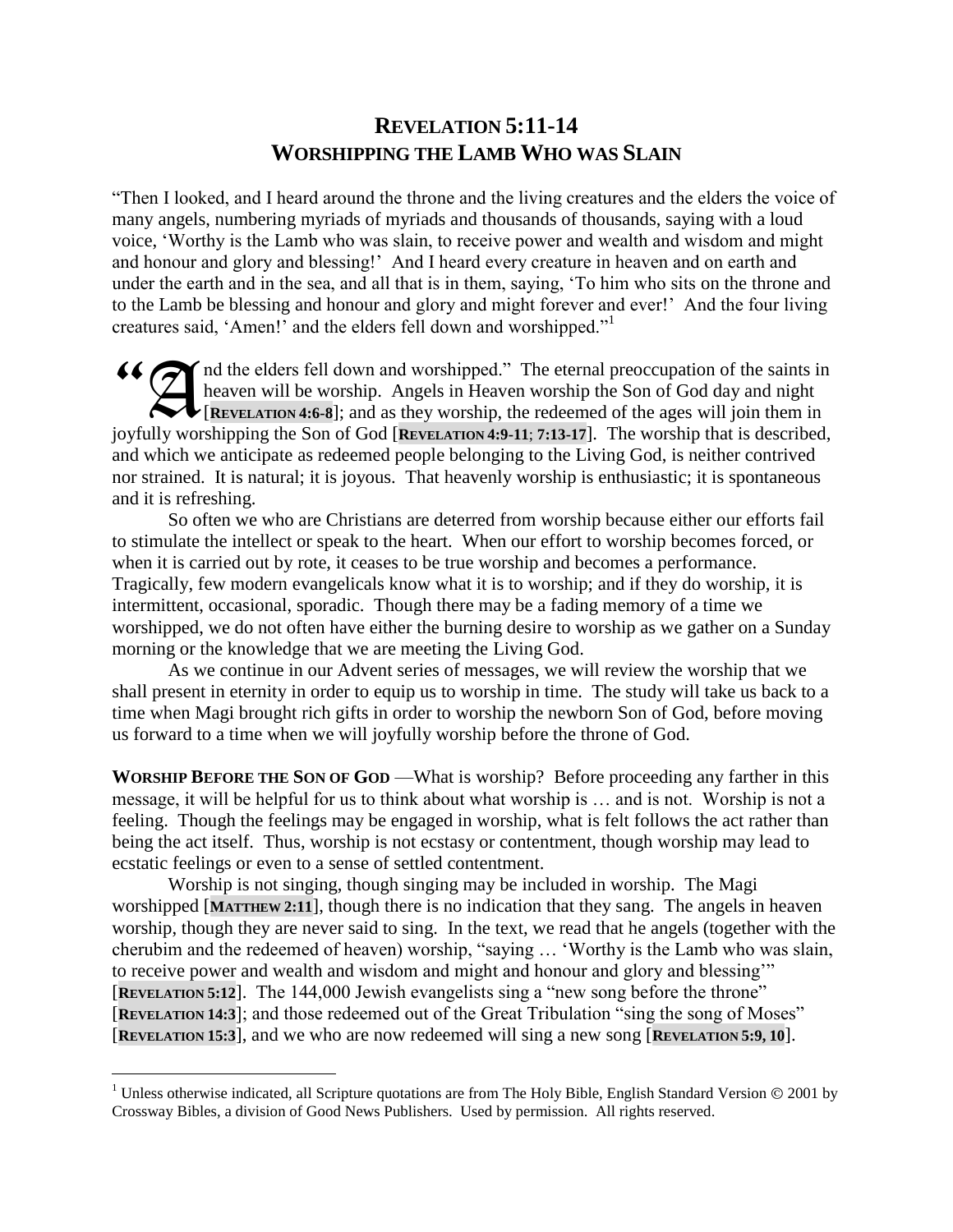$\overline{a}$ 

There are, among contemporary evangelical Christians, a multitude of people who attempt to worship, but offer what is unacceptable to God. It is possible to have a religious experience, even confess to hearing the voice of God, and yet be lost and therefore offer unacceptable worship. Cain heard God, but he rejected what God commanded. He attempted to worship in his own way, according to his own thoughts, and God did not accept him. It is not experience that saves us; it is the blood of Jesus Christ that saves us.

Worship is not a matter of the length of time we invest in the effort, nor is it whether we are sufficiently solemn or not. Worship is not an issue of whether we recognise the brevity of days allotted on earth and the length of time in eternity. Worship is the spontaneous response of one who is redeemed, of one who recognises God as God and himself as a sinner saved by the mercies of Christ the Lord. Worship is giving to God that which rightfully belongs to Him.

Years ago, I read a marvellous description of worship provided by A. W. Tozer. Tozer was, in the truest sense of the word, a Christian Mystic. He was a prophet who endeavoured to bring his readers into the presence of the majestic Lord of Glory. In a series of messages that were published in a booklet entitled "Worship: The Missing Jewel of the Evangelical Church,"<sup>2</sup> Tozer described worship. His words, delivered before the Associated Gospel Churches of Canada are worthy of our consideration to this day.

The elements of worship, as Tozer saw them, are *boundless confidence*, *admiration*, *fascination* and *adoration*. Think of these elements of worship before moving deeper into the message this day. *Boundless confidence* implies that you trust Him who is worshipped. You do not worship One whom you do not trust. You will not ask for anything of Him, because you have no confidence either that He will hear you or that He will give what you ask. However, John has written, "This is the confidence that we have toward [Christ Jesus], that if we ask anything according to His will He hears us. And if we know that He hears us in whatever we ask, we know that we have the requests that we have asked of Him" [**1 JOHN 5:14, 15**].

John"s words are but an iteration of Jesus" promise to His disciples, "Whatever you ask in My Name, this I will do, that the Father may be glorified in the Son. If you ask Me anything in My Name, I will do it" [**JOHN 14:13, 14**]. Jesus also promised those who follow Him, "Whatever you ask of the Father in My Name, He will give it to you" [**JOHN 16:23**].

When we are confident in Him whom we worship, we come before Him with *admiration*. In saying this, Tozer said that we must appreciate the excellency of God. We are made in the image of God, and therefore, more than any other creature which God created, man is qualified to appreciate God. We are astonished at His majesty, humbled by His grace, and find ourselves in awe before His glory. The god of modern evangelicalism is pretty tame; He seldom astonishes anyone. He is very well behaved, loyal to denominations and very much one of us. We cry out to him when we have a problem, expecting that he will perform just as we ask. He watches over us as we sleep and pretty much leaves us alone to pursue our own interests. However, it is difficult, if not impossible, to respect this god.

The Risen Son of God is not at all like that. Confronted by the Risen Saviour while in exile on Patmos, John "fell at His feet as though dead" [**REVELATION 1:17**]. The One whom he encountered was awesome indeed! When Jesus appeared to His disciples following His resurrection, their reaction was similar [**LUKE 24:37**]. Likewise, when He appeared on the beach, the disciples dared not ask who He was, because "they knew it was the Lord" [**JOHN 21:12**]. They were in awe of Him in His glorified body.

<sup>&</sup>lt;sup>2</sup> A. W. Tozer, **Worship: The Missing Jewel in the Evangelical Church**, (Christian Publications, Inc., Harrisburg, PA nd) 26-30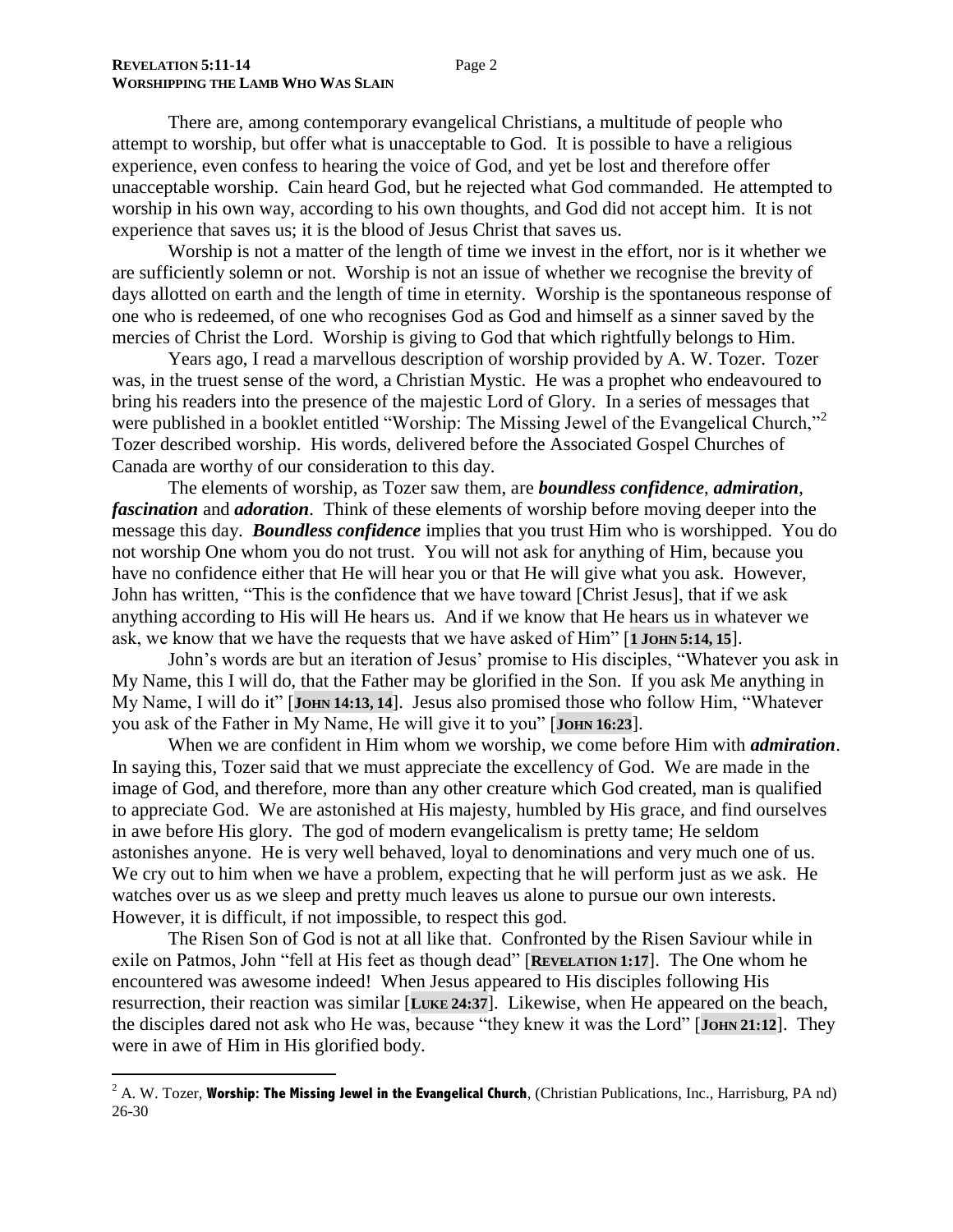*Fascination* is the next element in true worship, according to Tozer. What he means is that one is filled with moral excitement, that one is charmed, captivated, entranced. To be fascinated with the Saviour is to find yourself able to be excited in His presence—excited, neither with the size of the congregation nor with the names of those present nor with how much money was brought in, but stuck with wonder and astonishment at the fact that you are in His presence.

Truthfully, when did you last find yourself lost in fascination with the character of the Master? When I was a new Christian, I threw myself into serving the Lord Christ. I visited the lost, telling them of the salvation that I had discovered in Christ the Lord. I rode forty-five miles each Sunday afternoon, riding a 500 cc Suzuki in order to preach at a Texas prison farm.

Once a week, I met with a young man named Don Beasley to pray after we had visited lost people. As we prayed, we were almost always awe-struck. Seated in the front seat of a 1964 Chevrolet Impala, Don and I would worship the Lord. Before ever a word was spoken, we simply and quietly worshipped. We were humbled and awed by the knowledge that Christ the Saviour was with us. That knowledge has often sustained me in the intervening years, creating in me a longing for Heaven where I know that I will be in His presence because of His grace.

Occasionally, I still find myself awed by the knowledge of God"s presence. At such times, I may weep as I realise His mercy to me though I am a sinner. At other times, I may find myself filled with joy and compelled to praise Him openly for His goodness. At yet other times, I may simply find myself silenced as I contemplate His power and His might. The great sorrow of my life is that I am not more fascinated with the Risen, Living Son of God.

Finally, Tozer spoke of *adoration* as an essential element of true and acceptable worship. Such worship is nothing less than loving God because He is God. It is yearning for God with overpowering yearning; it is loving Him to the point that our love is both painful and delightful. Adoring God is to be lost in wonder and awe because of His majesty and power and grace.

Worship as Tozer described it is seeing the Master as God, and not as the One who supplies our need. Jesus our Lord does supply what we need, but He is so much more than that. He is the infinite God! He is the One who is perfect in wisdom and knowledge, the One who is able to bring all things into existence through the power of His glorious Word, the One who gives life and sustains all life. He alone is worthy of our finest thoughts, worthy of constant praise, worthy of our most devoted service. Yet, the contemporary Christian is content to treat the Master as though He were a convenient means to grant our desires whenever we are unable to secure what we want through our own puny efforts.

**WORSHIP BEFORE THE ROYAL THRONE** — The setting for the study that is now before us is heaven, where we see gathered before the Royal Throne of the True and Living God the angelic host of heaven and the raptured saints of God. As we saw in a previous message, believers will shortly be removed from this world as evil appears to have triumphed and as God prepares to judge earth dwellers for the wickedness they have perpetuated.

It is a statement describing our eternal occupation, for throughout eternity the people of God will worship before His throne. If the prospect of eternal worship appears stupefying or boring, it is only because we are ignorant of true worship. If the prospect of eternal worship seems somehow dull and dismal, it is because we have not yet worshipped. For had we worshipped, we would be excited at the possibility of true worship. Our disappointment at the knowledge of our eternal labour is the outgrowth of our failure to know the presence of God. Ignorant of His majesty, we are disappointed, even disgusted, at the thought of eternal worship.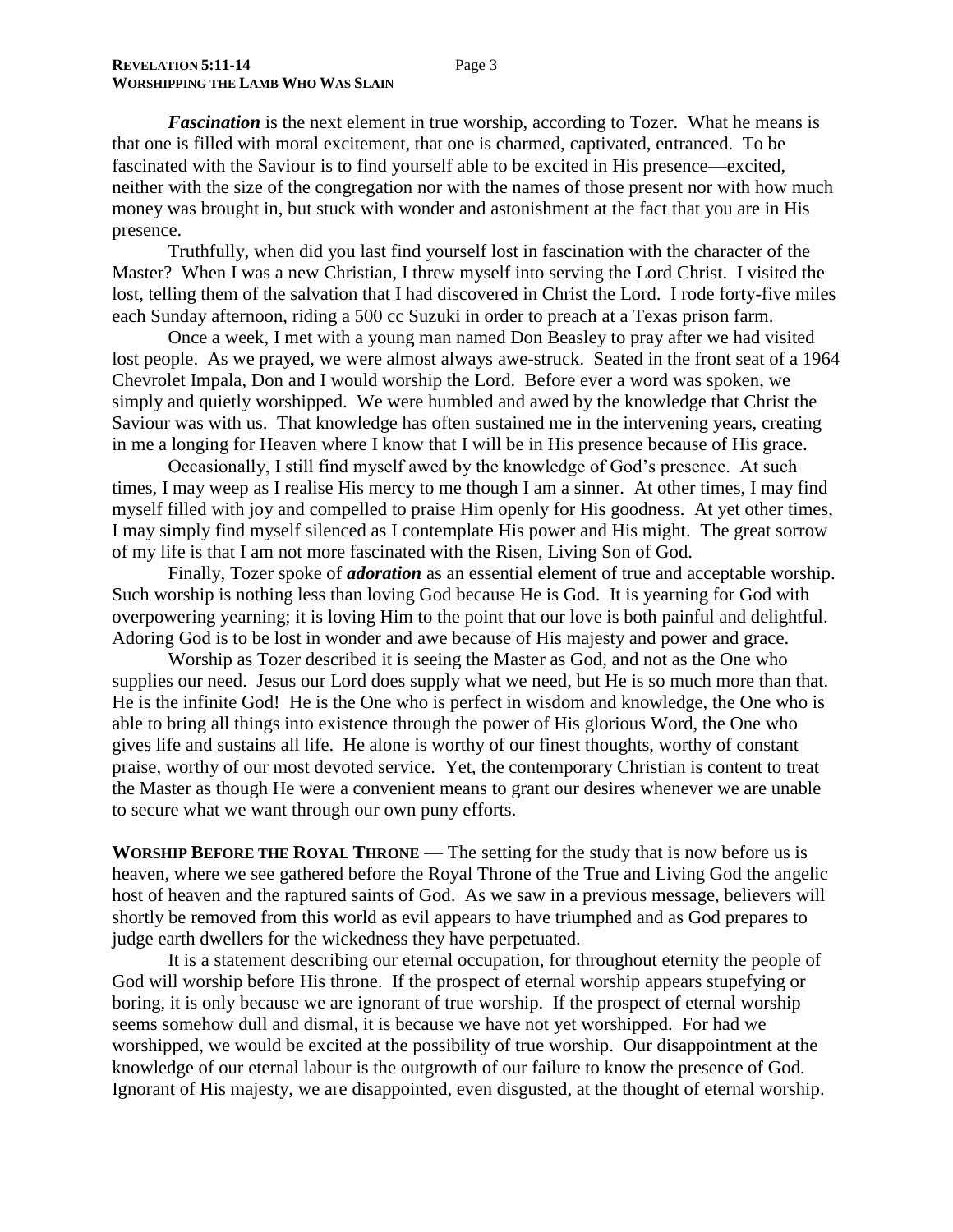The scene that John portrays is one of majesty and glory. Around the throne are the cherubim and the redeemed from this present Church Age, together with all the angels of heaven. John hears this assembled host of creation saying with one voice and one heart, "Worthy is the Lamb who was slain, to receive power and wealth and wisdom and might and honour and glory and blessing!" Responding to the united voice of mankind and angels, John heard all created beings, saying, "To him who sits on the throne and to the Lamb be blessing and honour and glory and might forever and ever!"

Earlier in the book, John heard all heaven worshipping God because He is Creator. Reading the Word of God, I find it interesting to note that there are no evolutionists in heaven! There, the people of God and the angels of God worship God because He is Creator. Listen to the worship offered by the sanctified hosts of heaven.

> "Worthy are You, our Lord and God, to receive glory and honour and power, for You created all things, and by Your will they existed and were created."

## [**REVELATION 4:11**]

Now, we witness those same glorified saints and the holy angels worshipping God as worthy to receive all that His creatures are able to give—"power and wealth and wisdom and might and honour and glory and blessing." When these all worship, the cherubim respond, "Amen!" and the raptured people of God fall down and worship.

Falling down speaks to a vital, though neglected, aspect of worship. I am not advocating that loss of control is essential to worship, nor even that simply losing one"s balance is evidence of worship. Unlike some who imagine that a loss of control resulting in fainting, uncontrolled laughter or involuntary muscle movement is worship or evidence of the presence of the Holy Spirit, I believe that we are responsible to worship with our mind, as Paul implies when writing the Corinthian Christians [see **1 CORINTHIANS 14:15, 19**].

However, I do notice that when the Son of God appears in unveiled glory, the natural response is to fall prostrate before Him. This was John"s immediate response when he first encountered the Risen Son of God before writing the Apocalypse [see **REVELATION 1:17**]. Whenever the redeemed of this present dispensation worship together with the cherubim, they fall before Him [**e.g. REVELATION 5:8; 11:16; 19:4**]. When Jesus was transfigured before His disciples and the Father spoke, those who were with Jesus "fell on their faces and were terrified" [**MATTHEW 17:6**]. His majestic presence is awesome and terrifying.

Our language in these final days of the Church Age has degenerated to the point that it has become insipid and at times almost meaningless. People make inane statements, and the unthinking response often is, "Awesome." There is no one who is awesome, save for the Living God; there is nothing awesome except for God's majesty.

Again, when an explanation is offered to a question or when responding to a query, the increasingly common response of thoughtless people is, "Perfect." There is no one perfect, except for the Master; there is nothing perfect but His will. Consequently, I note that language reflects the loss of awe for that which is holy and a loss of appreciate for Him who is perfect. However, in heaven, we will be in awe of Him who redeemed us and we will worship Him, holding Him in awe. Perhaps it is that we will be most awed by the knowledge that His grace has accepted us and included among the glorified saints of heaven.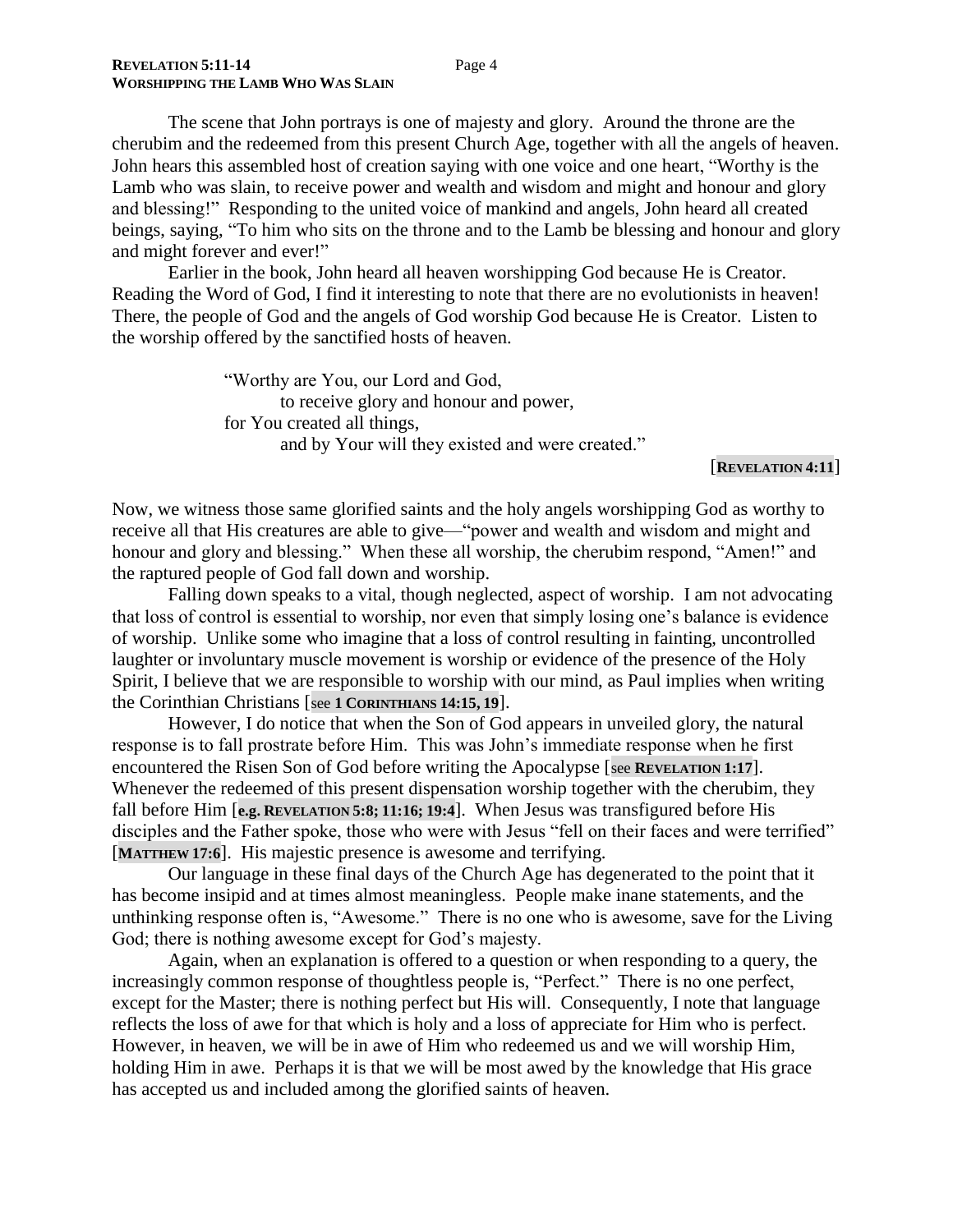**ASCRIBING TO THE SAVIOUR WHAT IS HIS** — There is another aspect of eternal worship that this brief vignette brings to our attention. As the assembled saints of this present age worship, they ascribe to the Master what is rightfully His. Now, man apportions to himself power and wealth and wisdom and might and honour and glory and blessing that is not his to appropriate.

Almost unconsciously, we admire the powerful and the wealth within society. A movie star comes to town, and people are dumbstruck to see them. They don"t know how to respond. On one occasion my eldest daughter was hurrying to catch a bus in Vancouver when she ran into Bryan Adams. He caught her and asked, "Do you want my autograph?" Her response perhaps caught him off guard, she said, "No! Do you want mine?"

As she hurried away, a bystander stopped her momentarily and asked, "Do you know who that was?"

"No," Susan said.

"That was Bryan Adams," the woman gushed.

The appropriate response was, "So?"

In 1993, Bill Clinton came to Vancouver to meet with Mikhail Gorbachev. While in town, Mr. Clinton attended one of the local churches on a Sunday morning. The building was packed as people came to "worship" with the President of the United States. As I stood to speak that Sunday, I addressed my own congregation, reminding them that we were met before the Living God and before the Redeemer who loved us and gave Himself for us. Frankly, I could not understand why the building was not packed, for we were in the presence of the Lord God.

Thoughtless earth dwellers and untaught Christians adulate and adore the powerful. Young girls faint in the presence of powerful politicians and young men want to share in the glory of musicians whose lyrics are utterly degrading. They imagine that the lustre of being in the presence of such august personages somehow adds to their own benighted importance.

Likewise, we defer to the wealthy. It was not always that way. I am always amused at the story that is told of Peter Cartwright. Peter Cartwright was a Methodist preacher of an earlier era. He was not well educated, but he was saved and aflame for the cause of Christ Jesus. He had a burning desire to see the glory of the Lord and to hold the salvation of Christ before the lost. On one occasion, Cartwright was preaching in Nashville. He was just beginning his sermon when a minister seated behind him tugged at his coat.

Somewhat annoyed, Cartwright turned and asked, "What is it?" The minister seated behind him had observed that General Andrew Jackson had entered the building, and he said, "General Jackson just came in."

Turning again to the congregation, Cartwright spoke loudly, asking, "Who is General Jackson? If he don"t get his soul converted, God will damn him as quick as he would a Guinea negro." The minister seated behind Cartwright tried to make himself as small as possible, while the congregation (General Jackson included) laughed at his expense.

Cartwright was warned that the General would undoubtedly chastise him when he next encountered him, to which the feisty preacher responded, "General Jackson, I have no doubt, will applaud my course; and if he should undertake to chastise me … there is two as can play that game."

The following morning, the city preacher sought out the General to make apology for what he considered to be the rude conduct of the visiting evangelist. Shortly thereafter, Cartwright met the General whilst they were each walking in the city. Somewhat to the surprise of the evangelist, the General approached him and extended his hand.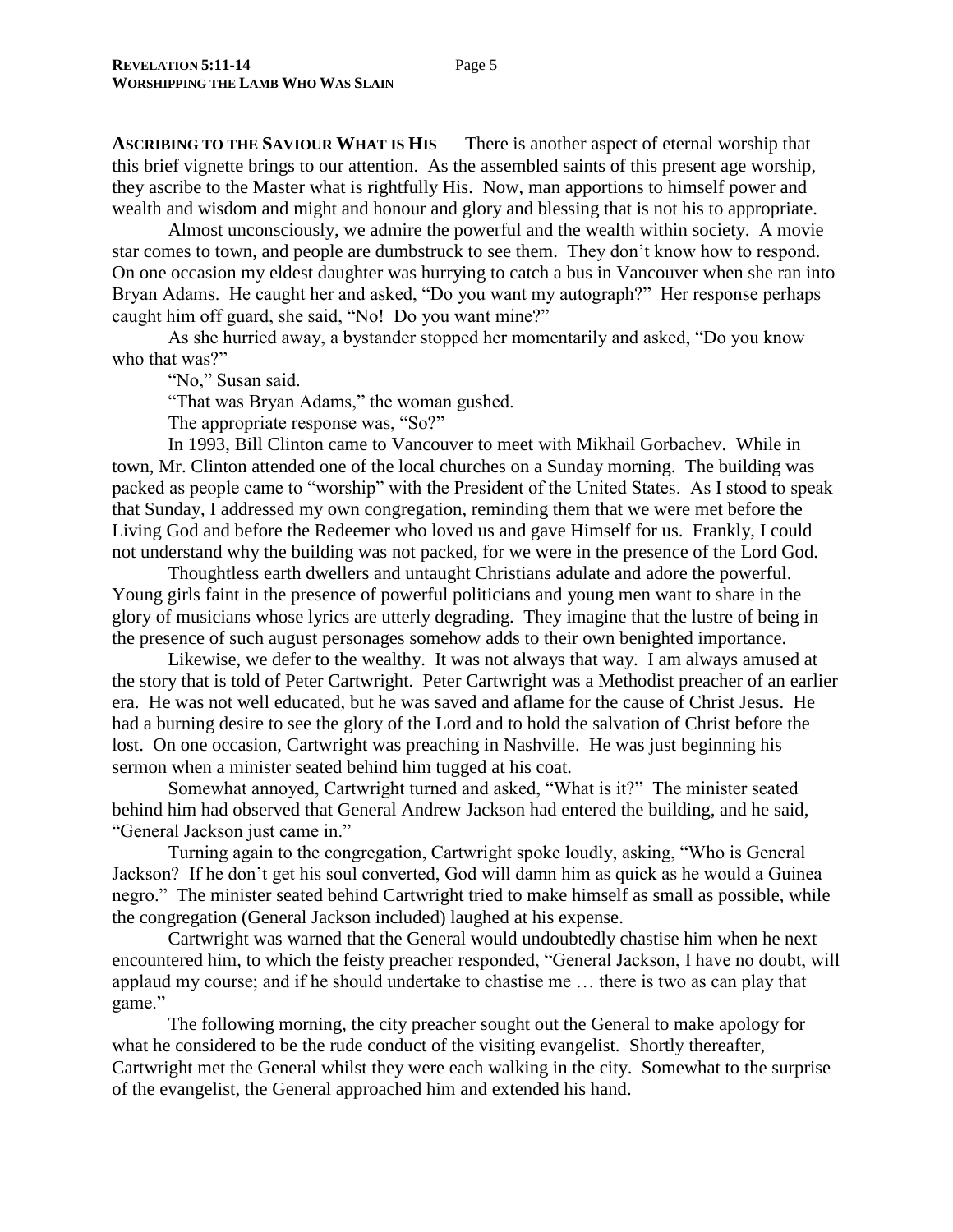$\overline{a}$ 

"Mr. Cartwright," said the General, "you are a man after my own heart. I am very surprised at Mr. Mac, to think that I would be offended at you. No, sir; I told him that I highly approve of your independence, that a minister of Jesus Christ ought to love everybody and fear no mortal man. I told Mr. Mac that if I had a few thousand such independent, fearless officers as you were and a well-drilled army, I could take old England."<sup>3</sup>

To Christ alone belong power and wealth and wisdom and might and honour and glory and blessing. He alone deserves acknowledgement of power. This Jesus was "declared to be the Son of God in power according to the Spirit of Holiness by His resurrection from the dead" [**ROMANS 1:4**] According to His own Word, He will return immediately after the Tribulation, "coming on the clouds of heaven with power and great glory" [**MATTHEW 24:30**]. Because He has power, He is able to promise that His disciples shall also have power [see **LUKE 24:49**; **ACTS 1:8**].

Not only does the Lord Christ have power, but He has authority. You may recall that The Master asserted, "All authority in heaven and one earth has been given to Me" [**MATTHEW 28:18**]. Because authority is His, He therefore confers it on those whom He chooses. Thus, He says, "Go therefore and make disciples" [**MATTHEW 28:19**]. We who are disciples go into the world bearing authority from Christ the Lord. Announcing life in the Beloved Son for all who believe, we become, as the Apostle declares, "the aroma of Christ to God among those who are being saved and among those who are perishing, to one a fragrance from death to death, to the other a fragrance from life to life" [**2 CORINTHIANS 2:15, 16**]. Christ says that the Father "has given all things into His hands" [**JOHN 3:35**]. Christ alone has "authority to execute judgement, because He is the Son of Man" [**JOHN 5:27**]. He has authority over all flesh, to give eternal life to all whom the Father has given Him [**JOHN 17:2**]. Man kneels before Christ because He has all power.

Wealth is His. God lays claim to every beast of the forest and to the cattle on a thousand hills [**PSALM 50:10**]. We imagine that we are the source of what we hold; in our mind, our strength, our ingenuity, our ability is the source of the wealth we hold. However, God says He is the One who gives us even the power to acquire wealth. When cautioning Israel, Moses wrote, "Take care lest you forget the LORD your God by not keeping his commandments and his rules and his statutes, which I command you today, lest, when you have eaten and are full and have built good houses and live in them, and when your herds and flocks multiply and your silver and gold is multiplied and all that you have is multiplied, then your heart be lifted up, and you forget the LORD your God, who brought you out of the land of Egypt, out of the house of slavery, who led you through the great and terrifying wilderness, with its fiery serpents and scorpions and thirsty ground where there was no water, who brought you water out of the flinty rock, who fed you in the wilderness with manna that your fathers did not know, that he might humble you and test you, to do you good in the end. Beware lest you say in your heart, "My power and the might of my hand have gotten me this wealth." You shall remember the LORD your God, for it is he who gives you power to get wealth, that he may confirm his covenant that he swore to your fathers, as it is this day" [**DEUTERONOMY 8:11-18**].

Wisdom belongs to our Saviour. Paul says that in Christ "are hidden all the treasures of wisdom and knowledge" [COLOSSIANS 2:3]. Indeed, to us who are called, Christ is "the power of God and the wisdom of God" [1 **CORINTHIANS 1:24**]. For us, He has become "wisdom from God, righteousness and sanctification and redemption" [**1 CORINTHIANS 1:30**]. Therefore, the Word of God declares, "Let the one who boasts, boast in the Lord" [**1 CORINTHIANS 1:31**].

<sup>3</sup> W. P. Strickland, **Autobiography of Peter Cartwright, the Backwoods Preacher** (Carlton and Porter Publishers, New York 1857) 192, cited by William P. Grady, "The Conversion of Andrew Jackson" (art.), <http://www.biblebelievers.com/Grady1.html#endnotes>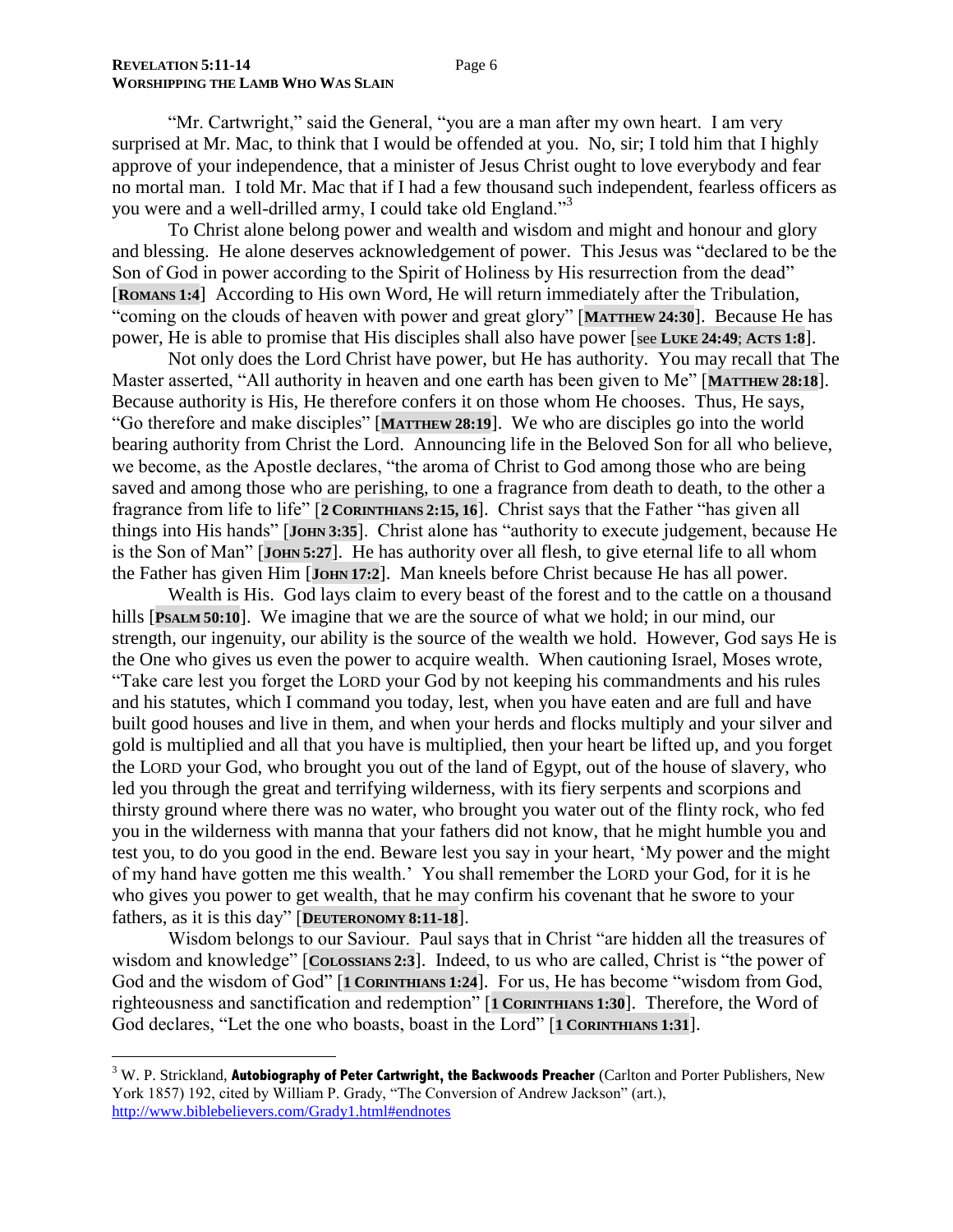He is the mighty God, and thus honour and glory and blessing shall be ascribed to Him. Though in heaven we will ascribe to Christ the Lord what is due Him as God, there is no reason we should wait until that time to worship. Writing the Philippian Christians, Paul asserted that "though He was in the form of God, [Christ] did not count equality with God a thing to be grasped, but made Himself nothing, taking the form of a servant, being born in the likeness of men. And being found in human form, He humbled Himself by becoming obedient to the point of death, even death on a cross. Therefore, God," affirms the Apostle, "has highly exalted Him and bestowed on Him the Name that is above every name, so that at the Name of Jesus every knee should bow, in heaven and on earth and under the earth, and every tongue confess that Jesus Christ is Lord, to the glory of God the Father" [**PHILIPPIANS 2:6-11**].

Why would you wait to confess Him as Lord? Why would you delay? Confess Him now, glorifying His Name and giving Him the praise that is due His Name. He died because of your sin and was raised for your justification. Therefore, believing Him and confessing His Name brings the rich benefit of life, adoption into the Family of God, and assurance that you have a place in eternity before Him.

**WORSHIP BEFORE THE HUMBLE MANGER** — "He made Himself nothing, taking the form of a servant, being born in the likeness of men." The Son of God became a man. It is difficult to imagine more humble and degrading circumstances that those chosen by the Father for the first Advent of His Son. Born in such a way that tongues were certain to wag uncontrollably, He faced the ridicule of thoughtless individuals throughout His days in the flesh. Jewish leaders thought they could deter Him from confronting their wickedness by accusing Him of being illegitimate. "We were not born of sexual immorality," they gloated on one occasion [John 8:41].

A sheepcote belonging to a stranger and situated in a strange town was His first home on earth, a manger his first crib. Surrounding by decades of accumulated dung from multiplied beasts, the Son of God was born in what can only be described as squalor. No midwife attended His birth, though a mighty angel had announced His advent to His mother and to His father. No members of the extended family came to coo the newborn infant and to laugh in joy at the good fortune of the little family, though angels did announce to shepherds that He had been born.

> "Glory to God in the highest, and on earth peace among those with whom He is pleased,"

> > [**LUKE 2:14**]

was the announcement the heavenly entourage made to the wondering shepherds.

Though no powerful leaders—either foreign or from among His own people—realised He had been born, magi, astronomers from Arabia or possibly from Mesopotamia, observed a new star and concluded that the phenomena heralded the birth of a king. They travelled to Bethlehem so that they could worship the child that was born. Finding the child with Mary His mother, "they fell down and worshipped Him" [**MATTHEW 2:11**]. As part of their worship, they brought gifts of "gold, frankincense and myrrh."

God chose the most demeaning conditions anyone could have imagined for the first Advent of His Son. Paul describes God"s thinking in this way, "God chose what is foolish in the world to shame the wise; God chose what is weak in the world to shame the strong; God chose what is low and despised in the world, even things that are not, to bring to nothing things that are, so that no human being might boast in the presence of God" [**1 CORINTHIANS 1:27-29**].